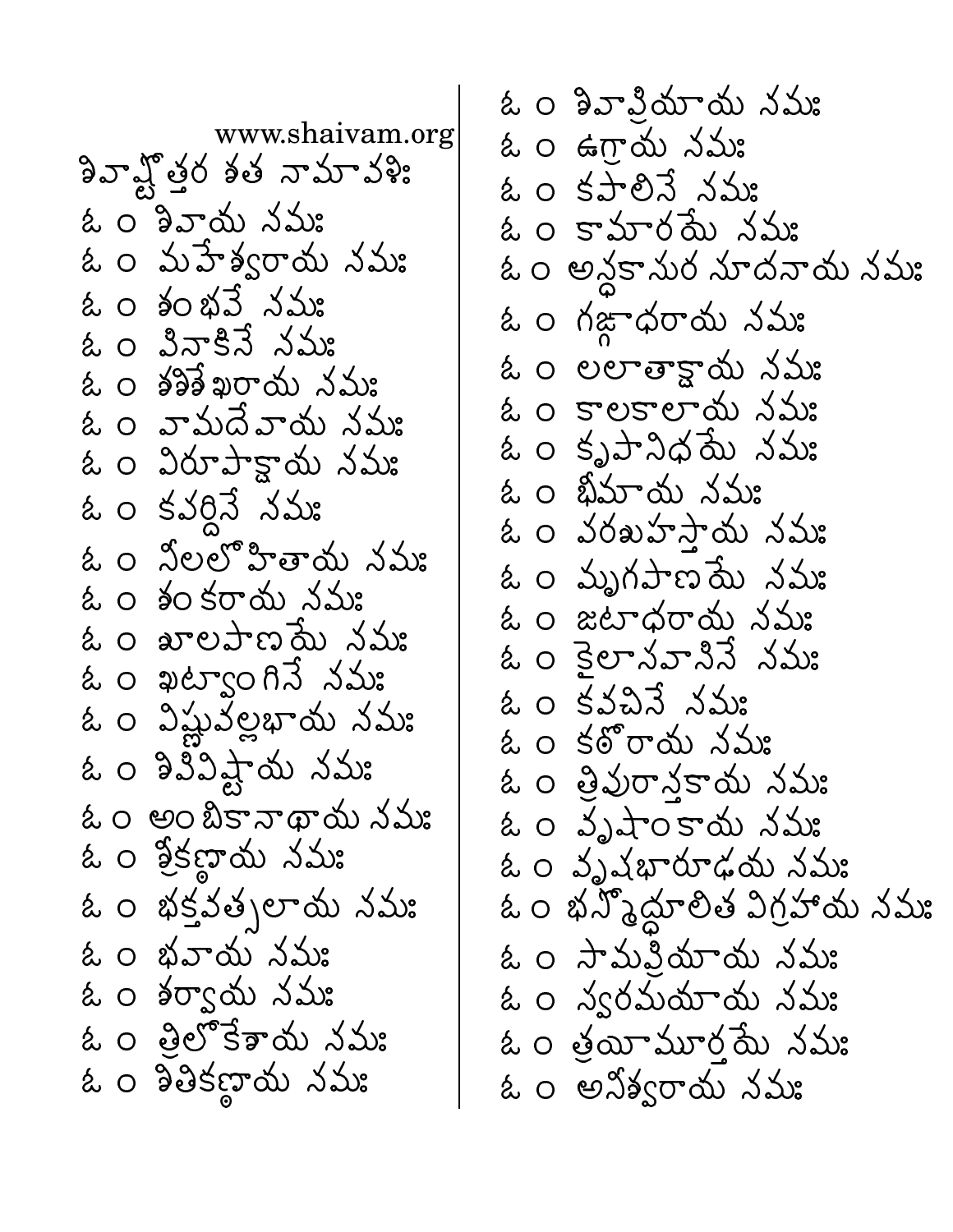ఓ ౦ భగవతే నమః ఓ ౦నర్వజ్ఞాయ నమః ఓం వ్రమథాధిపాయ నమః ఓం వరమాత్మనే నమః ఓం నోమనూర్యాగ్నిలో చనాయ శీక్ష్య మృత్యుంజయాయ నమ్మ ఓ 0 నూక్ష్మతనవే నమ్మ ఓ 0 హవివే నమ: ఓ ౦ జగద్వ్యా వినే నమః ఓం యజ్ఞమయాయ నమః ఓం జగద్దురవే నమః ఓ 0 న్నూయ నమ్మ ఓం వ్యోమకేశాయ నమః ఓ 0 ఎంచవకాయ నమ: ఓ ౦మహానే నజనకాయ నమః ఓ ౦ నదాశివాయ నమః ఓం విశ్వేశ్వరాయ నమః ఓ ౦ చారువిక్రమాయ నమః ఓ ౦ రుద్రాయ నమః ఓం విరభద్రాయ నమః ఓ o గణనాథాయ నమ: ఓ 0 భూతవతమే నమ్మ ఓ ౦ నౖజావతమే నమః ఓ ౦ స్థాణవే నమః ఓం హిరణ్యరేతనే నమ్య ఓ ౦ అహిర్భుధ్నాన్న నమః ఓ ౦ దుర్ధర్షామ నమః ఓం దిగంబరాయ నమః ఓ o గిరీశాయ నమ: ఓం అవ్షమూర్తమే నమః ఓ o గిరిశాయ నమ: ఓ ౦ అనేకాత్మనే నమః ఓ ౦ అనమాయ నమః ఓ 0 సార్వికాయ నమ్మ:  $\alpha$  ဝ ಋಜఙ္ကಋ $\measuredangle$ ပောတ်၊  $\measuredangle$ သဴး ఓ ౦ ఖద్దవిగ్రహాయ నమః ఓం భర్గాయ నమః ఓ 0 శాశ్వతాయ నమ్మ ఓ 0 గిరిధన్వనే నమ్మ ఓం ఖణవరశవే నమః ఓ 0 గిరిన్జియాయ నమ**:** ఓ o అజాయ నమ్మ ఓం కృత్తివాననే నమః ఓ ౦ పాశవిమోచకాయ నమః ఓ ౦ వురారాత్రమే నమః ఓం మృడాయ నమ్మ